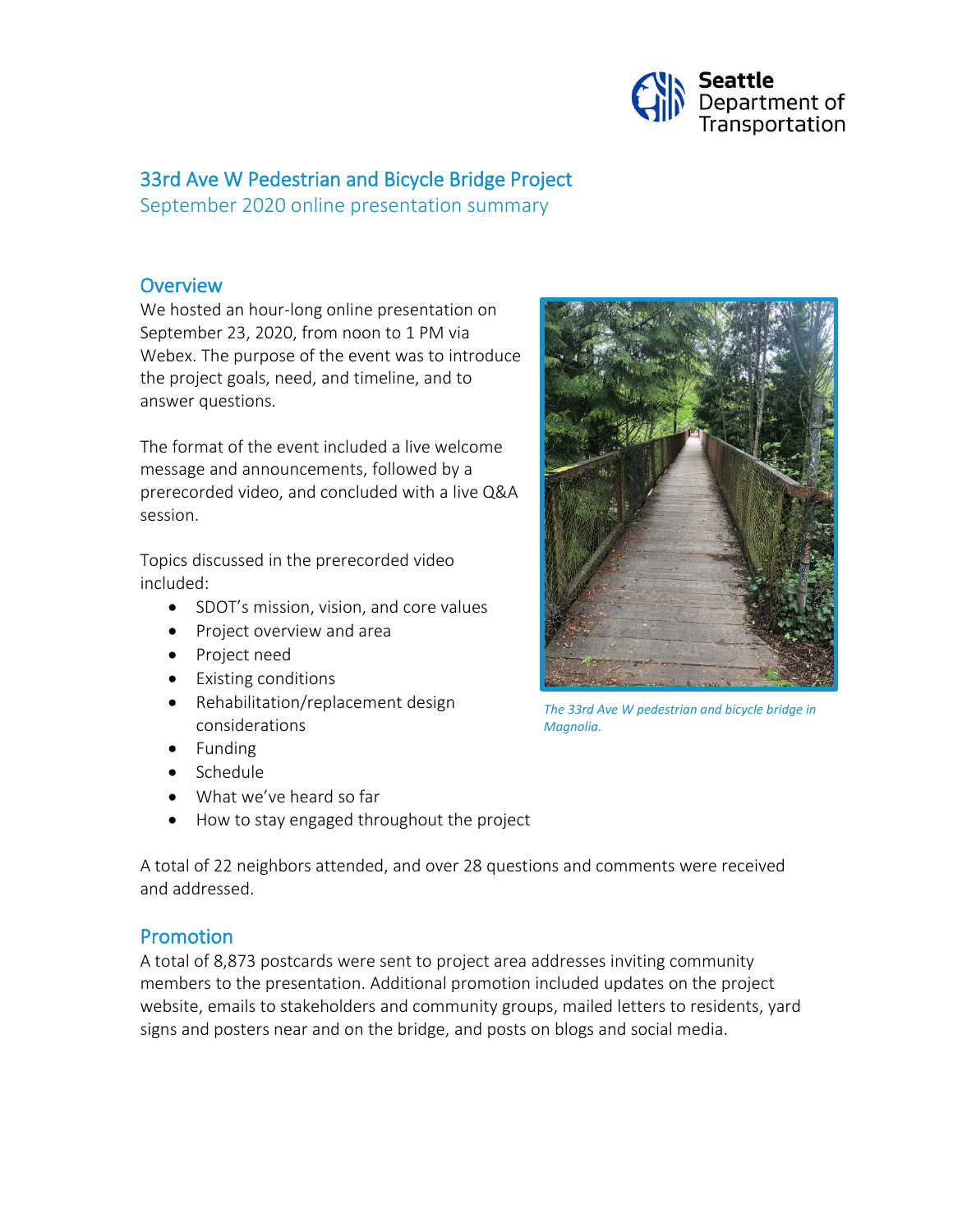

*Social media: Facebook post announcing the online presentation*



*Social media: Twitter post announcing the online presentation*



*The postcard was sent to 8,873 neighbors to promote the online presentation.*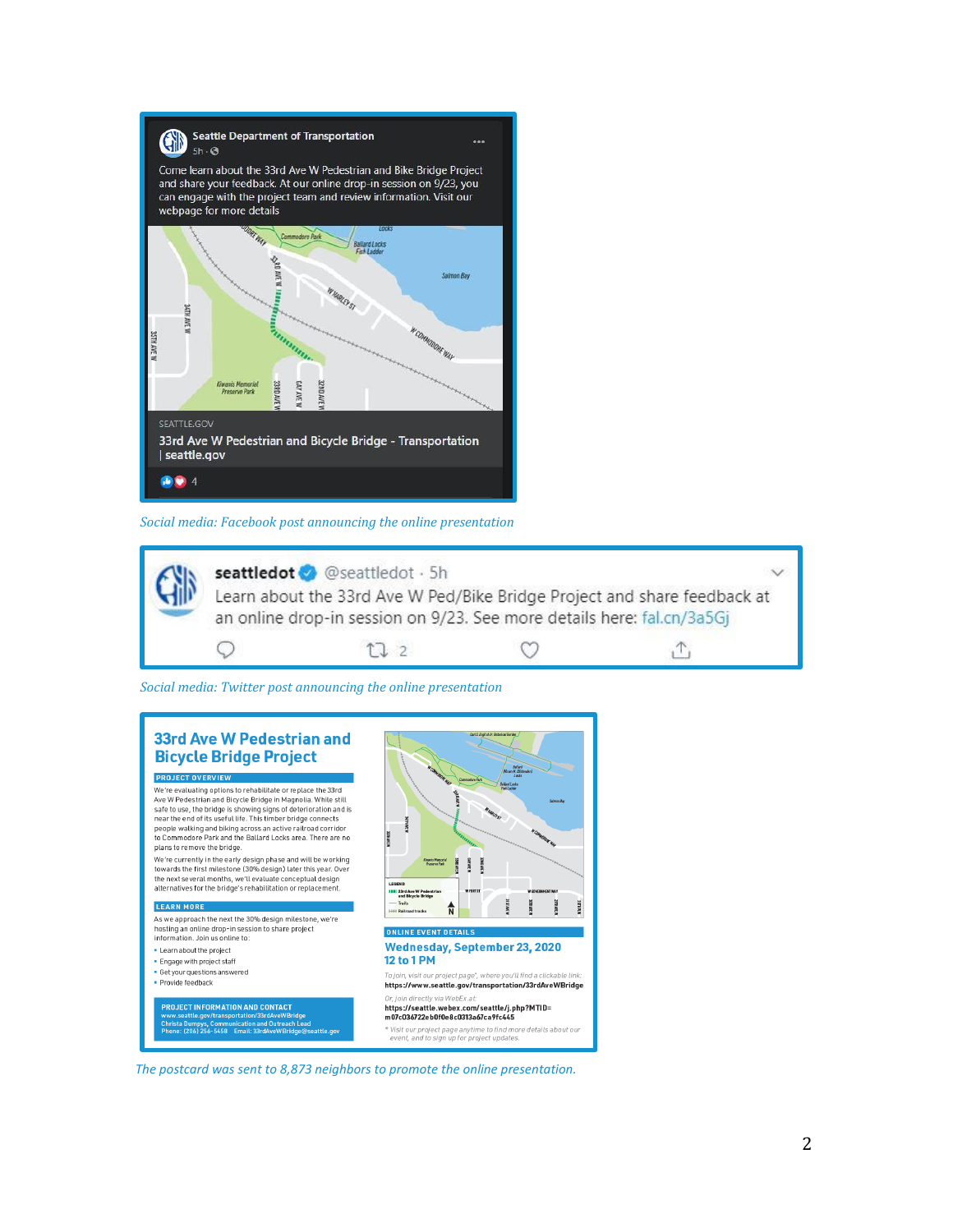

*Signage: Invitation poster on south entrance fencing*



*Signage: Project signage on the north approach*